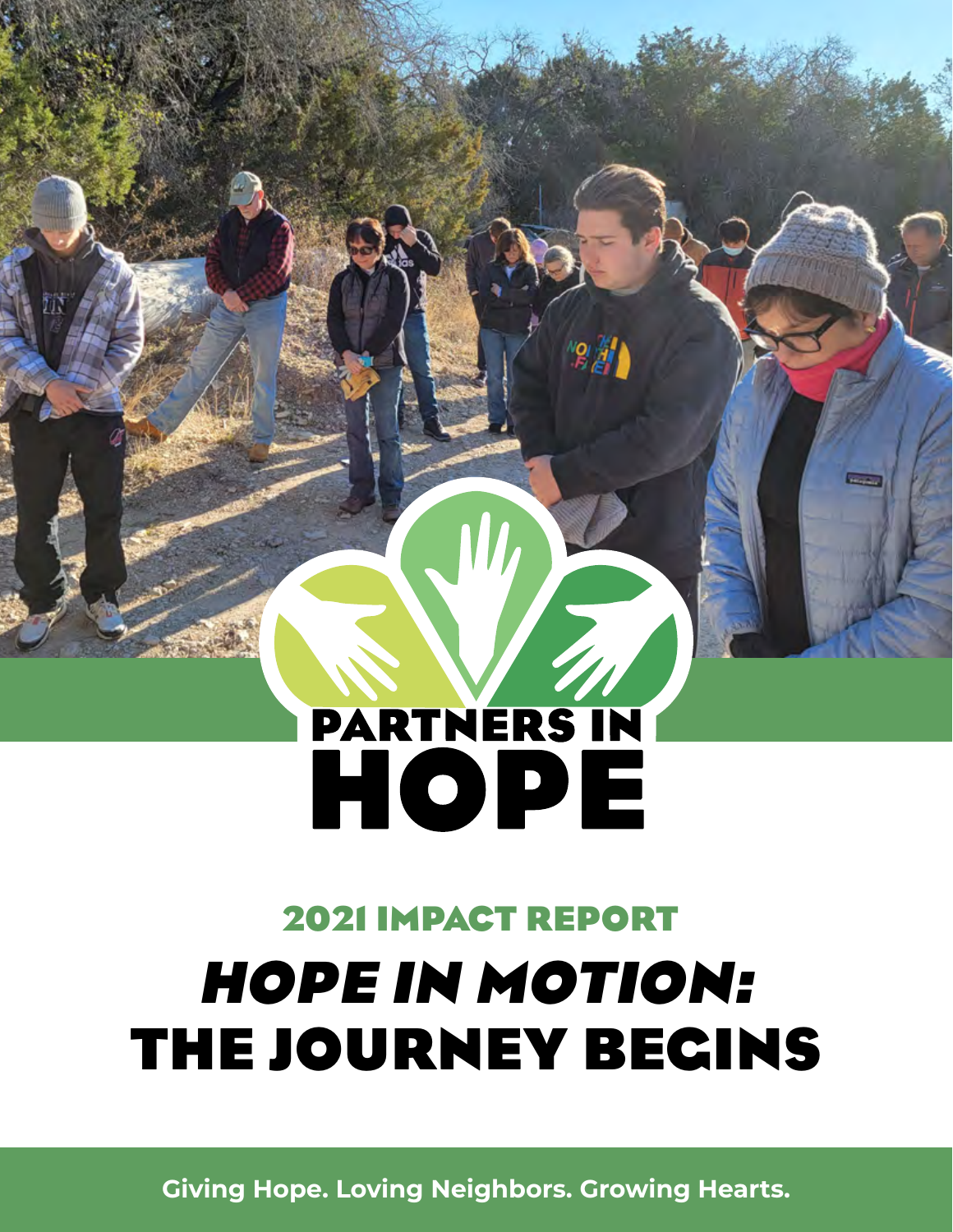# **FROM OUR EXECUTIVE DIRECTOR**

#### *We are in motion…thank you for joining us!*

*"Let us pursue what leads to peace and to building up one another."* — Romans 14:19

We live in a world where turmoil and contention are more the rule than the exception. Yet we, His people, are called to bring light where darkness seems to dominate. By walking with the hurting, discouraged, and fearful, we model the teachings of Christ.

This calling is about being other-centered and about being aware of the pain our neighbors suffer. By building community filled with the Light of God, we can bring others into a space where they no longer need be alone in the darkness. Partners in Hope – Texas (PIH) is committed to building relationships so that those living in fear can find peace and those living without hope can find joy.

Through your support and generosity, PIH is fulfilling our mission of empowering communities to work together to eliminate social isolation and the hopelessness it causes. I am deeply humbled by all the new individuals and churches who are now giving to this ministry, and I'm encouraged by all who have faithfully supported us for years. Saying "thank you" seems woefully inadequate, but my heartfelt gratitude is without question.

Hope is definitely in motion! PIH is growing wider into Cedar Park/Leander and deeper with our involvement in Lake Travis and surrounding areas. Already, we are growing our staff and building new partnerships with churches and nonprofit ministries. We have also published new workbooks to equip ministries and volunteers on ways to lovingly walk with people in their communities. Stay tuned for more updates through our new *Connections* newsletter!

Thank you again for your part in spreading hope to our neighbors. May you remember God has blessed us to be a blessing, even as we receive blessings from those we serve.

In Christ,



Natt Pearock

**Matt Peacock** Partners in Hope Executive Director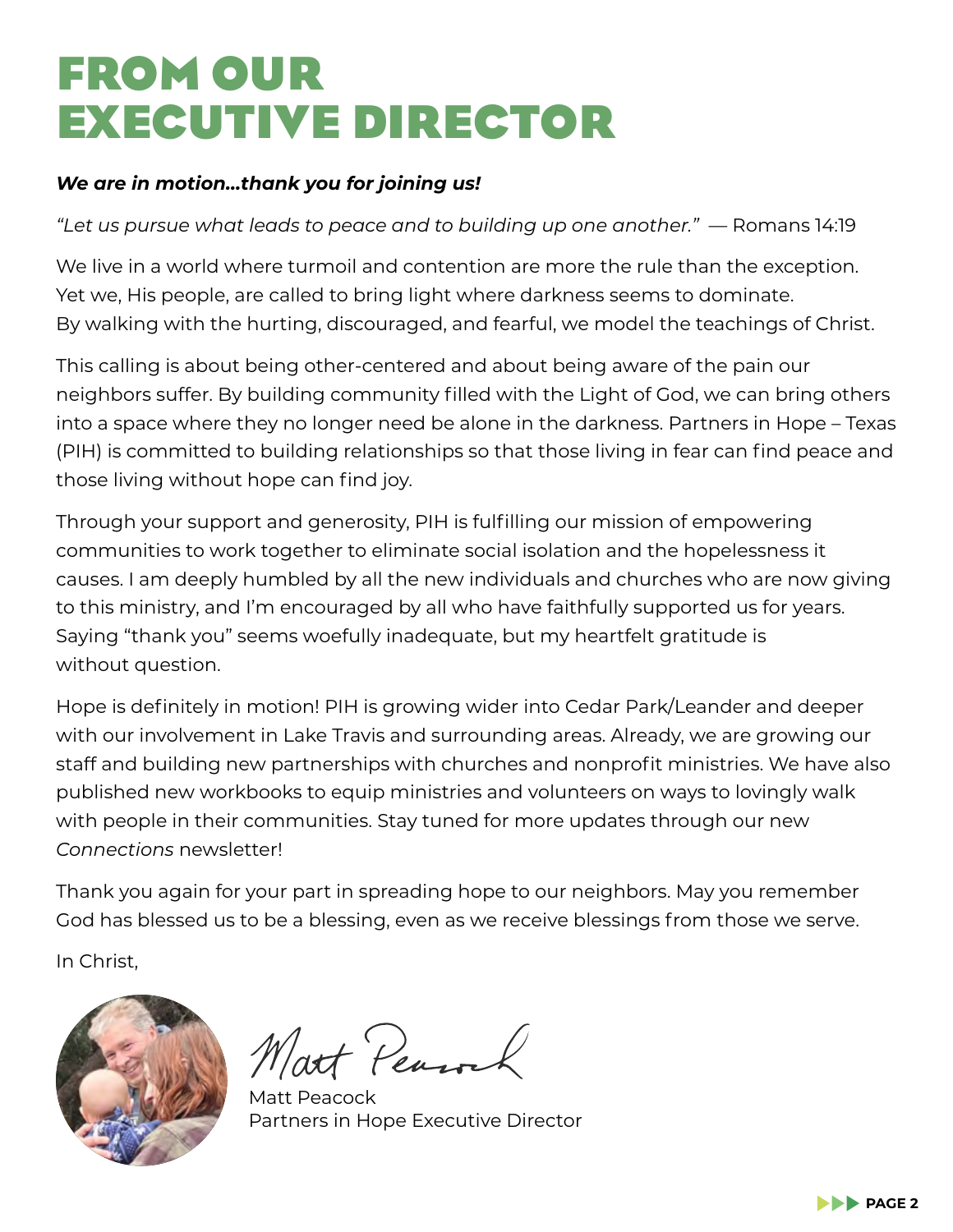# **MINISTRY LANDMARKS: YOUR 2021 IMPACT**



#### **The PIH Way: Our Ministry Approach**

- • **We are a hyper-local, neighbors-helping-neighbors ministry.** The community resources we offer are accessible locally.
- • **Our ministry is relational.** We commit to walk with each family for one year, providing opportunities for fellowship and working through a collaboratively developed, strength-based, solution-focused care plan.
- • **We're not the only ones who are serving.** As we get to know our families, we help them identify ways they can use their experiences, gifts, and talents to serve others in the community.
- • **We give more than emergency needs.** Neighbors reach out for help with living conditions, which gives us the opportunity to move them into a healthier life and God-honoring community through additional support and resources.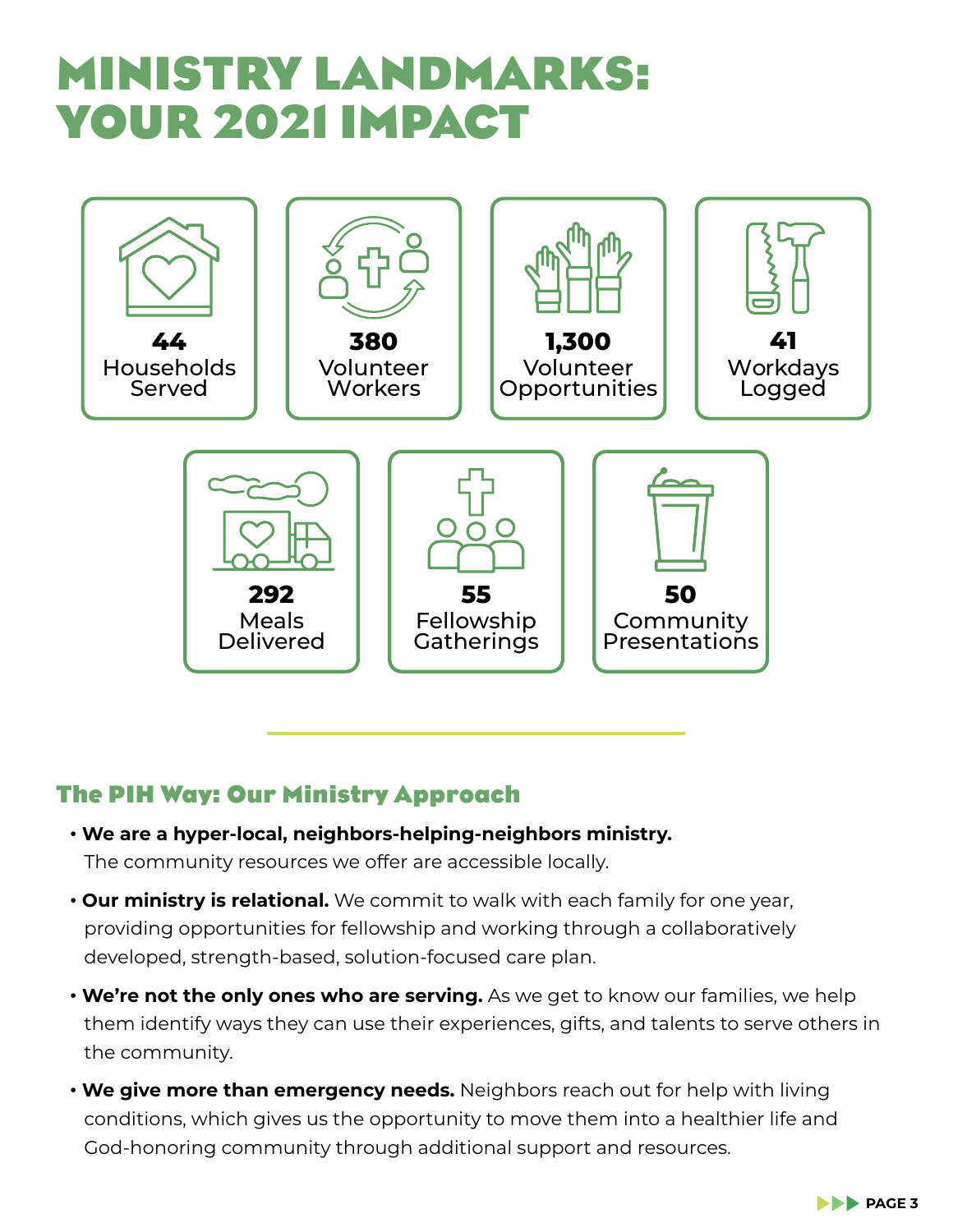# **FUELING HOPE: CONNECTION STORIES**



#### **Crissy: From Crisis to Community**

Crissy was experiencing severe emotional trauma after losing her partner of three decades. Because she felt shame about the condition of her home and property, she refused to meet with anyone from PIH in person. After six months of our phone visits, Crissy had another crisis. A pipe had burst in her wall, leaving her with no water for several days and significant interior damage.

When we arrived, we were shocked by her living conditions. Her appliances were broken, and her yard was littered with totaled vehicles and mounds of construction trash. She shared with us that other people had started using her property as a dumping ground for their unwanted items. She was overwhelmed and alone.

It took patience to get Crissy to accept help and connection, but after six months we saw progress! More than 80 PIH volunteers joined together to clean her yard and give her functioning appliances. Then we worked with a local church group to regularly reach out to Crissy, which she has grown to welcome. She has gone back to work and most importantly, Crissy is experiencing community, the love of Christ, and compassion–all of which have made a world of difference in her life!

#### **Billy: Ambassador of Kindness**

Our PIH volunteers were hard at work on a Saturday morning, sprucing up a family's front yard. That's when a man named Billy motored up on his golf cart and asked what we were doing at his neighbor's house. He was fascinated to learn about Partners in Hope and even engaged in a passionate conversation about our work—particularly our goal of making connections and building relationships to live in community as God commanded.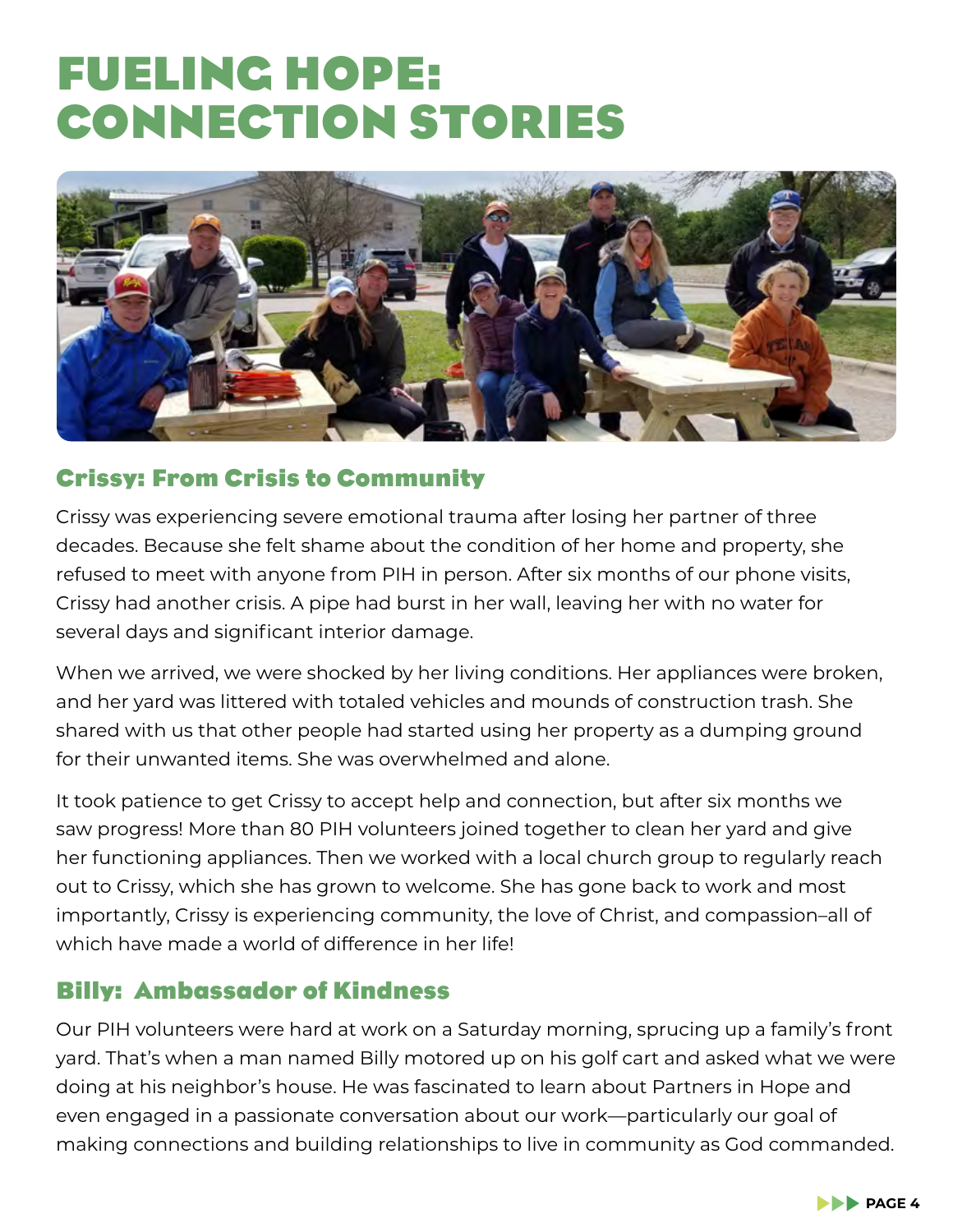PIH saw an opportunity to use Billy as a catalyst to bring neighbors together. And it worked! Because of his friendly invitations, the families who live up and down his street now meet once a month for lunch at each other's homes. They also recently invited a local pastor to join them for a meal and share messages of Good News. These gatherings have strengthened the relationships among the neighbors and created beautiful bonds that didn't exist before.



If you mention that Billy was the instigator of all this neighborly love, he'll just smile and say he doesn't

remember it that way. But one thing is clear: his kindness transformed a community.

#### **Hope-Filled Christmas: Spreading Joy, Warming Hearts**

In December, PIH launched a new relationship-building campaign called *Hope-Filled Christmas*. Thanks to the generous and creative help from our volunteers, 18 of our PIH families were blessed with caring visits, delicious food, and holiday treats. Here are just a few examples of how these volunteers shared the Christmas spirit and God's love:



- Preparing and delivering hot meals
- Providing gift cards for dinners or groceries
- Surprising a family with a delivery of Tiny Pies •
- Celebrating a late Christmas meal together •
- Visiting on the front porch •
- Going for a ladies pedicure date
- Spending time together around a fire pit for conversation and laughter (as well as enjoying homemade deer chili and s'more brownies!)

Special thanks to everyone who participated in this opportunity. You are a lifeline to those you so willingly serve, and we are always humbled by your commitment to help us achieve our mission of ending isolation in our communities!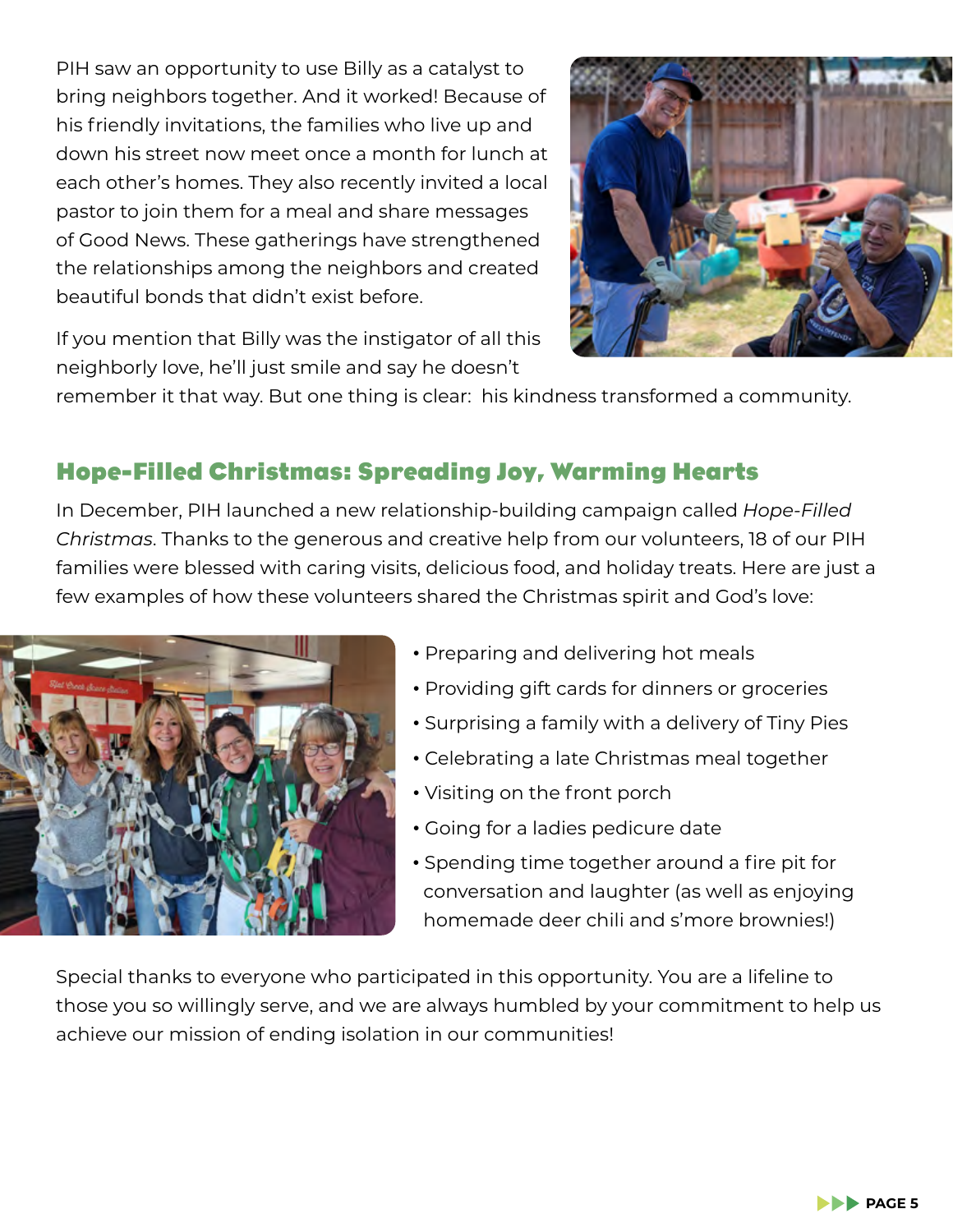

## **VOLUNTEER PERSPECTIVES: RICH AND TERRY GILCHRIST**

*Terry and Rich have been joyfully serving PIH families for several years. We asked them about their experience as volunteers:*

#### **What was your first impression of PIH?**

When we moved to Texas in 2016, we were looking for ways to give back and learned about PIH from Bee Creek United Methodist Church. At our first workday, we were impressed by the large turnout and willingness of volunteers to do whatever was asked of them. And getting to know the folks we serve has been a wonderful blessing.

#### **What surprised you the most about volunteering with PIH?**

The power of the Holy Spirit is always present—bringing laughter even as we work hard and get sweaty and dirty. Who knew working in a dumpster could be so fun? It is amazing to see how much can be accomplished in a few hours on a Saturday morning. The friendships we have made with PIH staff, volunteers, and families are priceless!

#### **What do you wish other people knew about the negative effects of social isolation?**

Prolonged isolation impacts people physically, emotionally, and spiritually. When you meet someone who is standoffish or even rude to you, it's important to understand there's another side to the story. Maybe it's just a person having a bad day. Or maybe it's something deeper that prevents them from engaging in routine social situations. PIH walks with these individuals and assists with their finances, medical care, meals, and home maintenance. Most importantly PIH offers them connections. They are reminded that God loves them, and they are not alone. We recently witnessed a PIH neighbor who was isolated and fearful of leaving the house. With the Holy Spirit working through PIH and its volunteers, this neighbor has overcome fear, is now reaching out to friends, and even wants to start giving back.

#### **What do you do when you aren't volunteering?**

We're involved with many activities within our church. That keeps us quite busy, as do our four (soon to be five) grandchildren!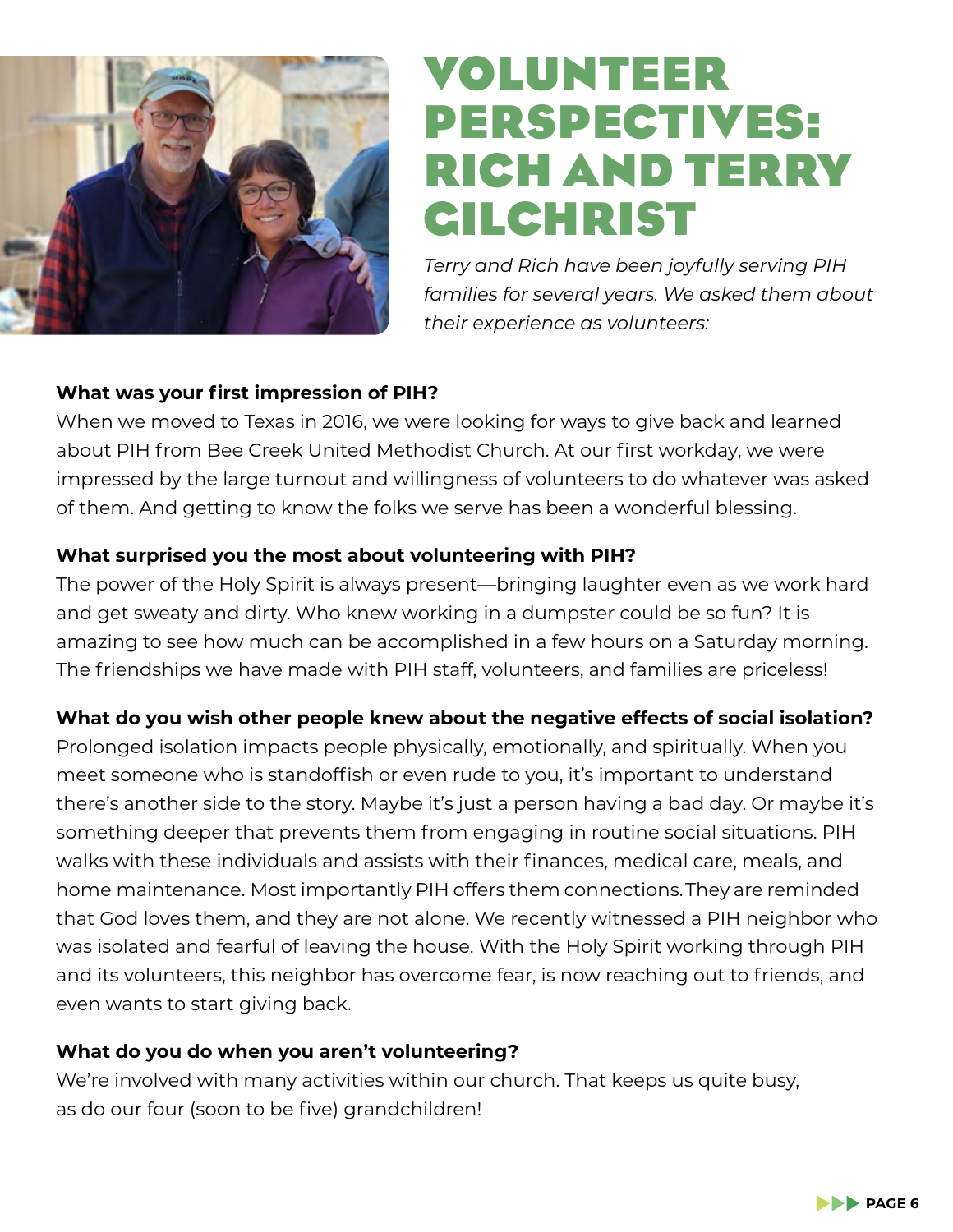# **A NEW RESOURCE FOR RELATIONAL MINISTRY**

- • *Is your church, ministry, or nonprofit looking for a way to better connect your members and volunteers with those you serve—beyond one-time events?*
- • *Do you, as a volunteer, want to learn how to come alongside your neighbors and people in your community to serve in a more impactful way?*

We are excited to share new tools to equip you in relational ministry! Partners in Hope recently published two workbooks that offer practical steps for fulfilling God's command to love others and help those in need. Sharing the gift of our ongoing presence with our neighbors ("walking with others") can be a complete game-changer in terms of the impact we have on our communities, our ministry partners, and the Kingdom of God.



*The Power of "With": Making a greater impact with a relational ministry culture*, is a workbook for churches and faith-based nonprofits that will help you think differently about your serving model, develop partnerships with other ministries, and identify resources in your community. You will also gain an understanding of the importance of training your volunteers so your organization can better walk "with" others.

*Walking with Others: Increase your impact by shifting the way you serve your community*, guides volunteers through eight practical steps to strengthen your understanding of how to walk with your neighbors and grow your confidence to offer Christ in a relational way.

Both workbooks address the "why" and "how" of relational ministry and explore the Biblical basis for adjusting the way we serve others by building relationships with people in need rather than exclusively providing one-time, transactional support.



PIH leaders will offer training sessions associated with these workbooks, providing insights gained from more than 10 years of experience ministering to our neighbors in need of friendship. Contact [matt@pihtx.org](mailto:matt%40pihtx.org?subject=) for more information on trainings.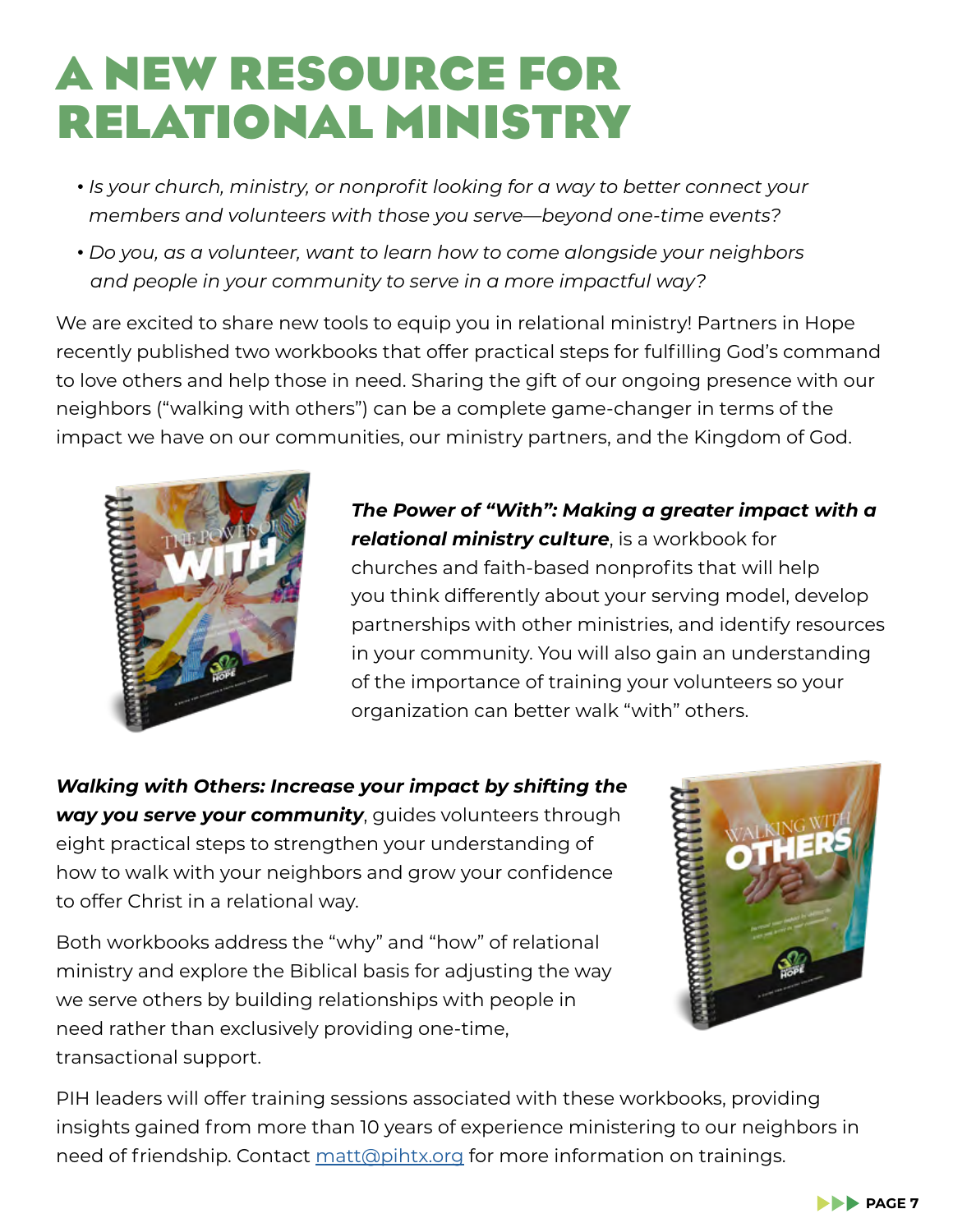# **MAPPING WHAT'S NEXT**



#### **Welcome B.J. (Bruce) Rogers!**

Starting in April, B.J. will be serving as our Director of Ministry for Cedar Park/Leander and will be our first "on the ground" staff person in that area. We are excited that he will bring both experience and passion as we develop partnerships with other ministries in that area to fight the negative effects of social isolation.

#### **MINISTRY PARTNERS**

We are grateful to the following organizations who support Partners in Hope with donations, volunteers, and other resources. We are working to add even more ministry partners this year in both the Lake Travis and Cedar Park/Leander areas!

#### **Cedar Park/Leander**

*ACTS Church Leander Bethany United Methodist Church Christian Resource Center, Cedar Park Hill Country Bible Church Hill Country Community Ministries New Hope First Baptist Church St. Vincent de Paul* 

#### **Central Texas**

*Capital District UMC Mission Board Cooperative Baptist Fellowship Texas* 



#### **Lake Travis**

*ACTS Church Lakeway Austin Christian Fellowship Four Points Austin Ridge Bible Church Bee Cave Austin Stone Northwest Campus Bee Creek United Methodist Church Cornerstone Restoration Emmaus Catholic Parish Episcopal Church of the Cross Helping Hands Crisis Ministry of Spicewood Hope Rock Church at Lake Travis Ladies of Charity Lake Travis Lake Travis Crisis Ministries Lake Travis United Methodist Church Lake Travis United Methodist Women Life Austin Church Marshall Ford Fellowship National Charity League Hill Country Chapter Queen of Angels Chapel River in the Hills Church St. Vincent de Paul The Lakeway Church Young Men's Service League Cavalier, Lake Travis, Four Points, and Viper Chapters Zao Church*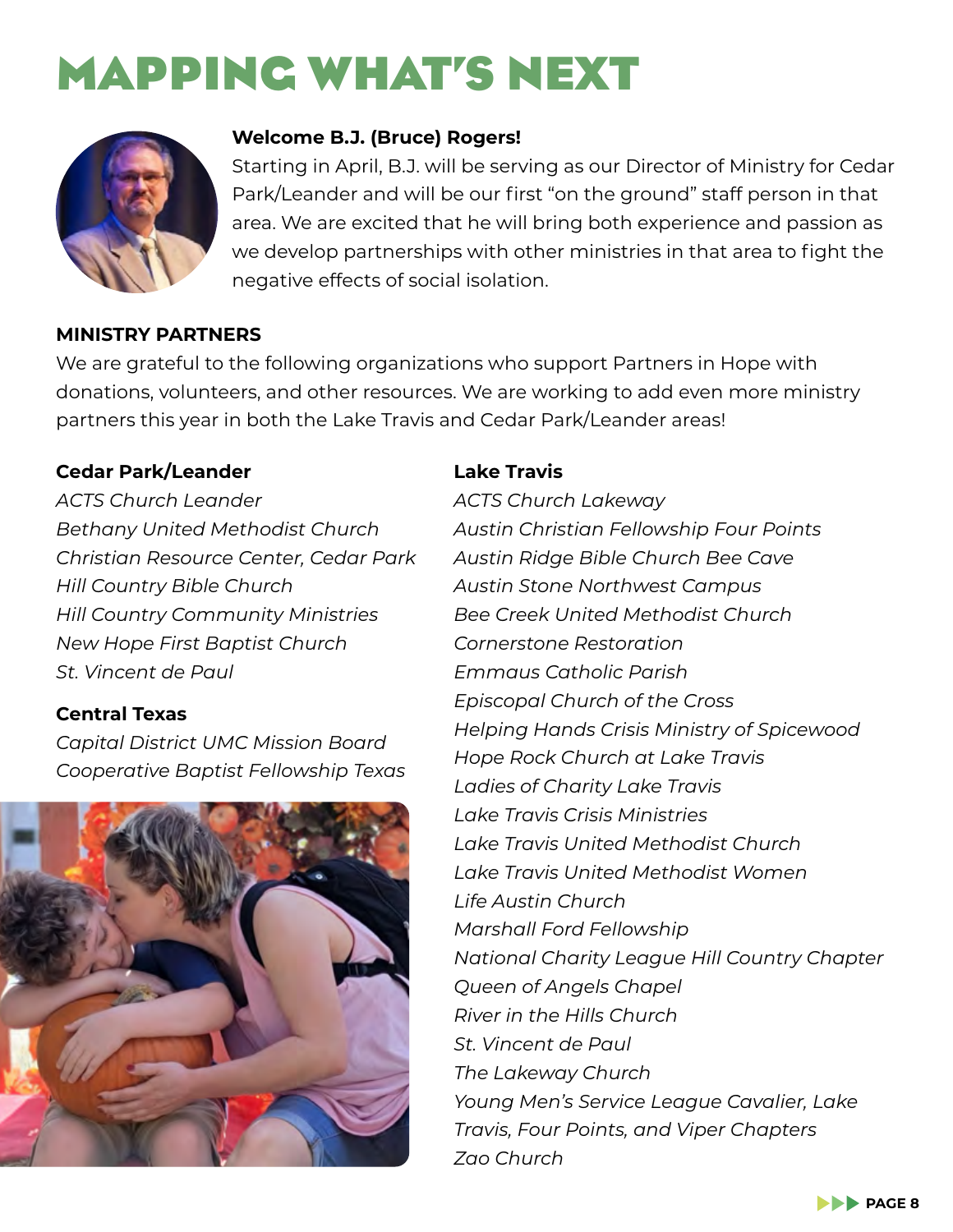# **LEARN ABOUT OUR NEW MINISTRY AREA!**

#### *CEDAR PARK:*

**Population:** 87,139 (2020 census), increasing 78% since the previous census.

**Known For:** The H-E-B Center at Cedar Park is the premier multi-use entertainment facility in the area and hosts more than 150 events every year, including sports and musical acts.

**History:** Named for an actual park that was a rail stop in the late 1800s. Cedar posts were in high demand at that time, and many people earned their living as "cedar choppers."

#### *LEANDER:*

**Population:** 82,660 (2020 census), increasing 211% since the previous census.

**Known For:** The "Leanderthal Lady", a skeleton dating back 10,000 to 13,000 years found in this area. It's one of the earliest intact burial sites discovered in the United States.

**History:** Previously named Bagdad, it was established in 1882 on land sold by the Austin and Northwestern Railroad Co. and named in honor of Leander "Catfish" Brown, one of the railroad officials.

**Income:** Both cities have an average household income around \$118,000, with home ownership around 70%.

**School District:** Both communities are in Leander ISD, which serves more than 41,000 students and is among the 10 fastest growing school districts in Texas.

#### **Need for PIH Services**

**Social Isolation:** All of our service areas have a relatively high income, yet pockets of social isolation and physical need still exist. This is true for both long-term residents who have become disconnected over the years, as well as newer residents who aren't connected to a life-giving community.



**One Example:** Our first client in this new ministry area is a disabled woman in her 50s who lives with her husband in a recreational vehicle (RV). The property they are on is being sold so they have to move onto her mom's property, which is lacking suitable electricity and water. We will help this couple navigate their relocation while also helping the mom, who is socially isolated. Our goal is to help with immediate needs while also walking with them over time to introduce supportive people into their lives.

#### **Ready to Accelerate Your Involvement?**

- Sign up for our *Connections* newsletter by emailing us at [info@pihtx.org](mailto:info%40pihtx.org?subject=).
- Stay tuned for news about orientation and volunteer training events.
- Learn about volunteer opportunities for Lake Travis and Cedar Park/Leander on our website, [www.pihtx.org](http://www.pihtx.org), and invite a friend to join you!
- Donate to help us reach even more people who need connection and hope.
- Join our Hope Angels Prayer Team by emailing [jill@pihtx.org](mailto:jill%40pihtx.org?subject=).

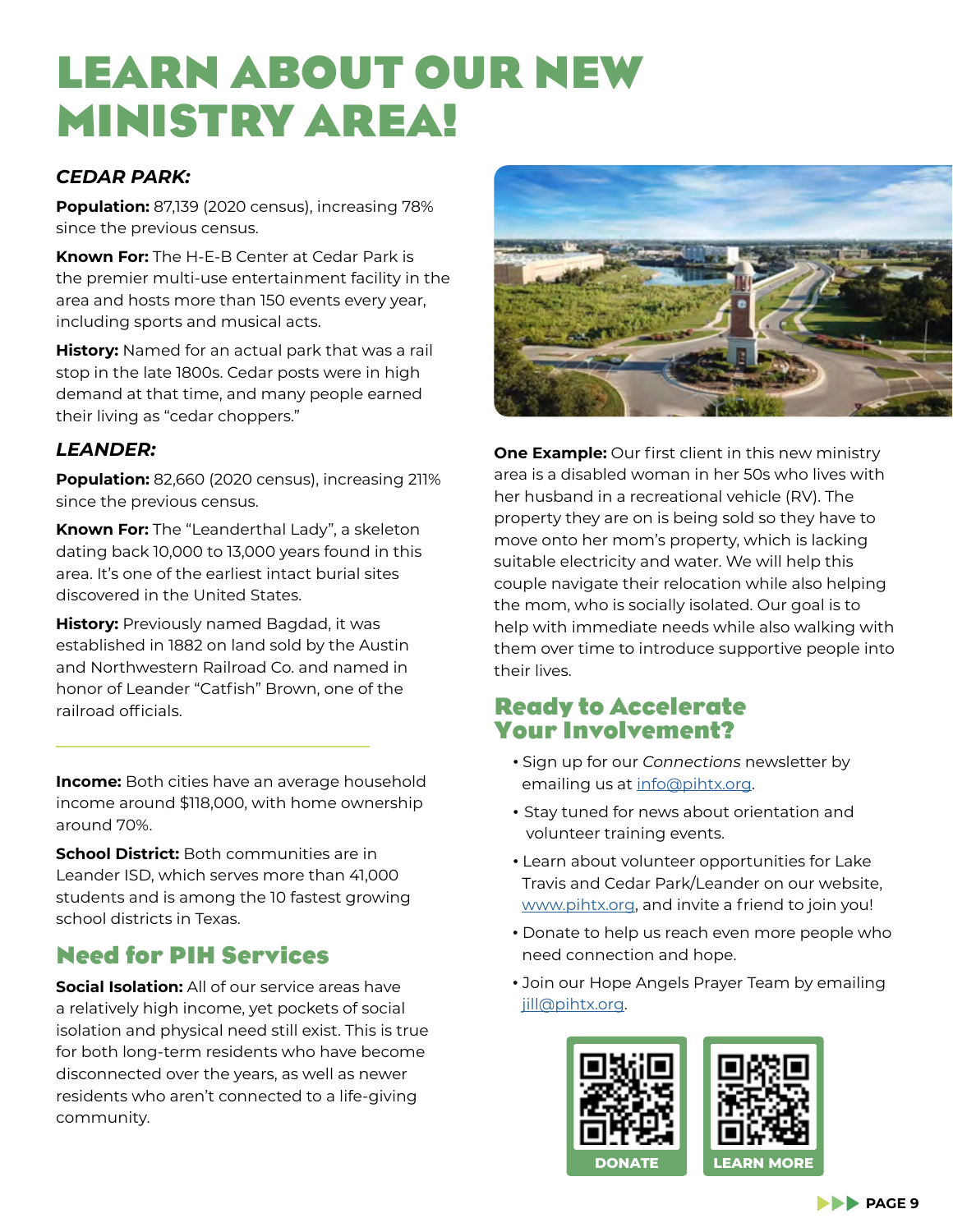# **FROM OUR BOARD PRESIDENT**

#### *Shaping Hearts*

As I recently reread Matt's book, *Unexpected Connections*, a few sentences stuck with me:

- "Walking through life with people allows God to work in His timing."
- "God's whole design of serving is less about eliminating needs and more about shaping hearts."

I find myself willing to walk with people in our community but I often become impatient or weary when the journey seemingly becomes unproductive, repetitive, or simply frustrating, because in my judgment a person makes poor decisions or does not follow through on agreed upon courses of action.

Yet, I'm the one getting tired. I'm the one getting frustrated. I'm the one growing weary…NOT GOD!

I forget the purpose of the walk is to support our community members in need with friendship and love. God has His timing in mind and my schedule as nothing to do with it. I also forget God's design for serving others is not about eliminating needs (although I believe we are to meet certain immediate needs); it is about shaping hearts—mine and those members of the community whom we serve. Through the grace-filled work of the Holy Spirit, we are all transformed.



**James (Jamie) E. Wilhelm, III President** 

#### **LEADERSHIP TEAM**

#### **Board of Directors**

**Jamie Wilhelm, Board President**  *Executive Vice President, American Campus Communities* 

**Renee Philips, Immediate Past President** *Retired, Banking Industry*

**Laurie Hockenberry, Secretary** *Retired, Finance Industry* 

**Bob Corless**  *Retired Engineer, Chevron* 

**TC Cornell**  *Retired Product Director, State Auto Insurance Company*

#### **Keith Morton**  *Regional Director & President of the Asset Management Center, National Credit Union Administration*

**Tyler Lewis**  *Vice President, TAB Technologies*

**Brian Oaks**  *Patent Attorney, Baker Botts*

**Susan Priddy**  *Marketing Strategist and Writer*

**Rita Thompson**  *Discipleship Coordinator, Bethany UMC & Retired, Telecom Industry* 

#### **Staff**

**Matt Peacock**  *Executive Director* 

**Diahn Ehlers**  *Assistant Director and Volunteer Coordinator*

**Denise Ray**  *Community Outreach Manager*

**B.J. (Bruce) Rogers**  *Ministry Director, Cedar Park/Leander* 

**Arinn Shelton**  *Living Conditions Coordinator* 

**Jill M. Johnson**  *Director of Operations*

**Amy Williams**  *Finance Administrator*

**Yesenia Aguilar**  *Intern, Baylor School of Social Work*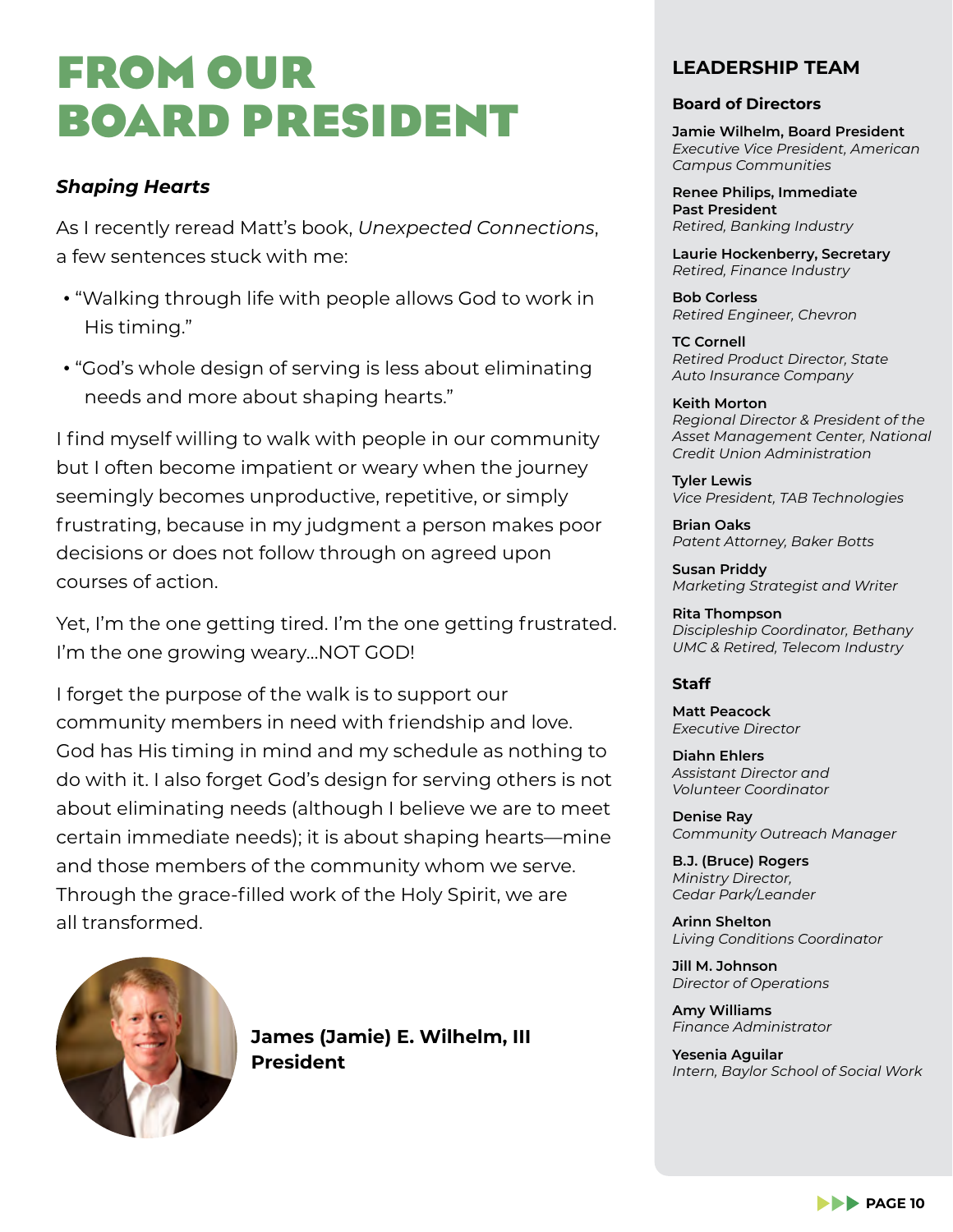# **FINANCIAL STATEMENTS**

# 2021 Total Budget: \$288,020

Total Expenses: \$308,332\* **Total Revenue: \$528,661\*\***  2022 Total Budget: \$532,645

\*Higher expenses in 2021 and larger budget for 2022 due to increased staffing to initiate expansion plan.  $^{**}$ 2021 Income over expenses was \$220,329, of which \$200,000 has been placed in reserve for the 2023 budget to help us meet expansion goals.



### **2021 Statement of Financial Position**

**\$401,399 \$ 6,381** Total Liabilities: **\$395,018**  Total Net Assets: Total Assets:

#### **2021 Functional Expenses**